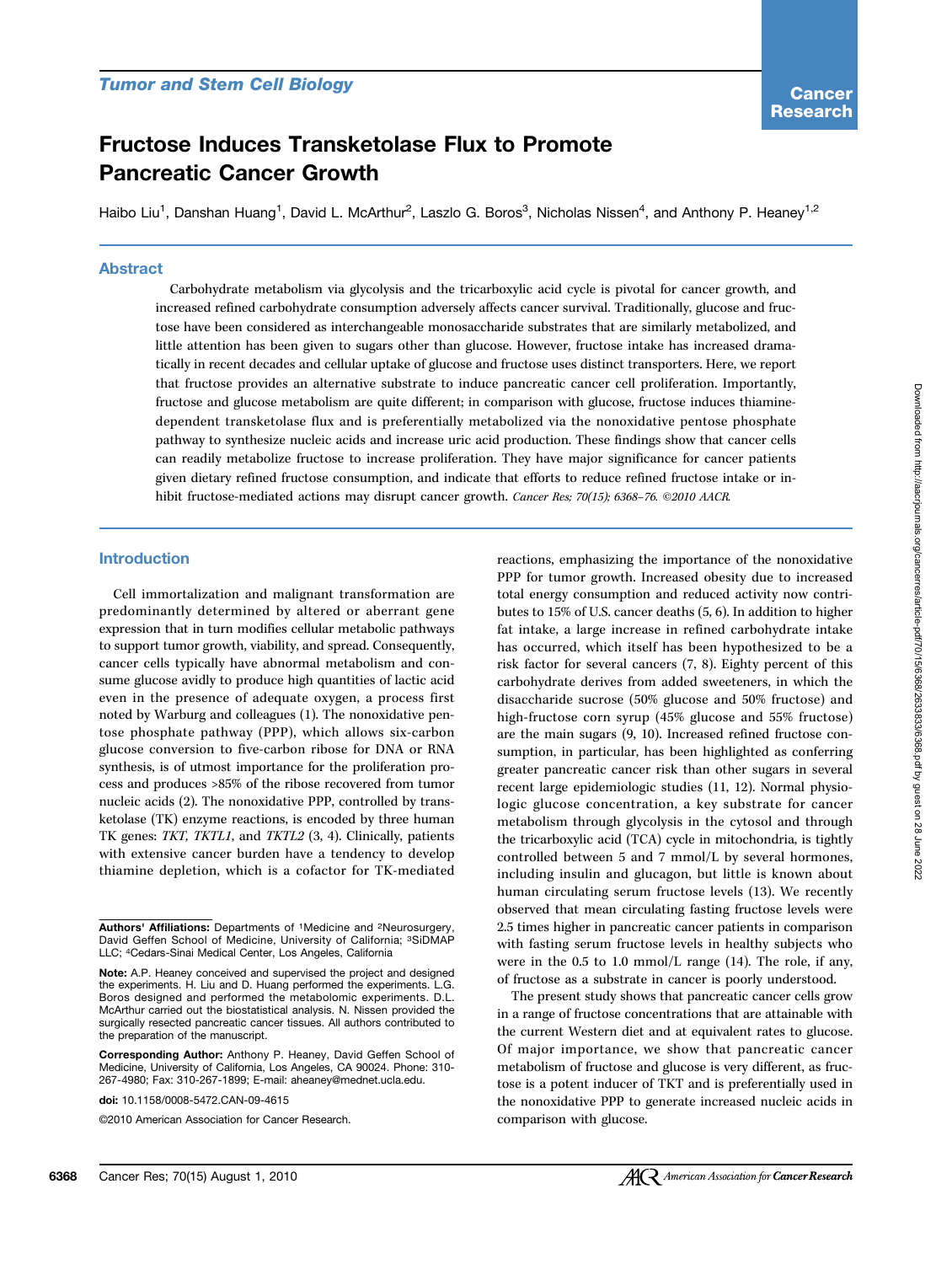## Materials and Methods

#### Cells

Human pancreatic cancer (CaPan-I, CaPan-II, HPAF2, Aspc1, Panc-1, and MiaPaCa-2) and hepatoblastoma (HepG2) cell lines were purchased in 2009 and 2010 from the American Type Culture Collection (ATCC) and used in the described experiments within 6 months after purchase. Authentication testing was performed by ATCC and includes (a) certification that each cell line is negative for Mycoplasma, bacteria, and fungi contamination; (b) confirmation of species identity and detection of possible cellular contamination or misidentification using Cytochrome c Oxidase subunit I (COI) for interspecies identification and short tandem repeat (STR) analysis (DNA profiling) for intraspecies identification; and  $(c)$  conducting of additional test methods, such as cytogenetic analysis (G-banding and fluorescence in situ hybridization), flow cytometry, and immunocytochemistry as well as consistent refinement of cell growth conditions as well as documentation systems, ensuring traceability.

The immortalized pancreatic epithelial cell line HPDE6 was kindly provided by Dr. Stephen Pandol (Veteran's Administration Medical Center, Los Angeles, CA), and all experiments were performed within five passages (15). For primary cultures, freshly resected pancreatic tumors or adjacent normal pancreas tissues were mechanically and enzymatically (trypsin and DNase) disaggregated, and aliquots of tumor cells were seeded in six-well plates. Cell viability was confirmed using a viability kit (Molecular Probes), and keratin staining was used to confirm that >98% of the isolated pancreatic cancer cells were of epithelial origin. Cell aliquots were then incubated in standard DMEM in a range of fetal bovine serum (FBS) concentrations (1–10%) and in a range of glucose or fructose concentrations for 24 to 72 hours.

#### In vitro proliferation assays

For CellTiter-Glo (CTG; Promega), fluorescence-activated cell sorting (FACS), and bromodeoxyuridine (BrdUrd) proliferation assays,  $1 \times 10^4$  cells were preincubated in standard medium containing 10% FBS (which contains ∼0.4 mmol/L glucose) overnight and then plated in a range of glucose- or fructose-containing standard media in 96-well plates for 12 to 96 hours. For CTG assays, proliferation rates were measured according to the manufacturer's instructions. For FACS analysis, treated cells were trypsinized, centrifuged (1,500 rpm × 2 minutes), washed with PBS, and treated with 20 g/mL RNase A (Calbiochem). DNA was stained with 100 μg/mL propidium iodide for 30 minutes at 4°C and protected from light before analysis with a FACScan (Becton Dickinson). For BrdUrd uptake assays, BrdUrd (10 μmol/L) was added in the final 12 hours of incubation in the sugars, following which BrdUrd uptake was quantified.

#### Metabolomic studies

Confluent cultures (75%) of pancreatic cancer (Panc-1 and MiaPaCa-2), hepatoblastoma (HepG2), and normal pancreatic ductal (HPDE6) cells  $(3 \times 10^6)$  were incubated for 24 and 72 hours in 5 mmol/L  $[1,2^{-13}C_2]$ D-glucose–containing or

5 mmol/L  $[1,2^{-13}C_2]$ D-fructose-containing (>99% purity and 99% isotope enrichment for each carbon position; Cambridge Isotope Labs) media (half unlabeled glucose/fructose, half labeled with the  $^{13}$ C tracer) in T75 culture flasks. Where possible, these studies were also performed in primary pancreatic tumor and normal pancreas cultures. Briefly, following glucose or fructose treatment, culture medium was collected and cells were washed twice in PBS, after which cell pellets were harvested, specific extractions were performed as described below, and mass spectral data were obtained on a HP5975 inert XL mass selective detector connected to an HP6890N gas chromatograph. A HP-5 capillary column was used for the glucose, ribose, and lactate analyses. Lactate was extracted from cell culture media (0.2 mL) by ethylene chloride after acidification with HCl, derivatized to its propylamine-heptafluorobutyrate ester form, and applied to the column. The  $m/z$  328 (carbons 1-3 of lactate; chemical ionization) were monitored for the detection of  $m_1$  (recycled lactate through the PC) and  $m_2$  (lactate produced by the Embden-Meyerhof-Parnas pathway) for the estimation of pentose cycle activity. For analysis of fatty acid synthesis, palmitate, stearate, cholesterol, and oleate were extracted after saponification of cell pellets in 30% KOH and 100% ethanol using petroleum ether. Fatty acids were then converted to their methylated derivative using 0.5 N methanolic-HCl, and palmitate, stearate, and oleate were monitored at  $m/z$  270,  $m/z$  298, and  $m/z$  264, respectively, with the enrichment of <sup>13</sup>C-labeled acetyl units to reflect synthesis, elongation, and desaturation of the new lipid fraction as determined by mass isotopomer distribution analysis (MIDA). To compare ribose and deoxyribose synthesis, RNA ribose was isolated by acid hydrolysis of cellular RNA after Trizol purification of cell extracts. Total RNA was first quantified by spectrophotometric determination in triplicate cultures, and ribose was then derivatized to its aldonitrile acetate form using hydroxylamine in pyridine with acetic anhydride (Supelco) before mass spectral analyses. The ion cluster was monitored around the  $m/z$  256 (carbons 1–5 of ribose; chemical ionization),  $m/z$  217 (carbons 3-5 of ribose), and  $m/z$ 242 (carbons 1–4 of ribose; electron impact ionization) to determine molar enrichment and the positional distribution of  $^{13}$ C in ribose. Ribose molecules labeled with a single  $^{13}$ C atom on the first carbon position  $(m_1)$  recovered from RNA were used to gauge the ribose fraction produced by direct oxidation of glucose or fructose through the glucose-6-phosphate dehydrogenase (G6PDH) pathway. Ribose molecules labeled with <sup>13</sup>C on the first two carbon positions  $(m_2)$  were used to measure the fraction produced by TK. Doubly labeled ribose molecules  $(m_2 \text{ and } m_4)$  on the fourth and fifth carbon positions were used to measure molar fraction produced by triose phosphate isomerase and TK.

#### TK expression

Quantitative reverse transcription-PCR (RT-PCR) was used to measure TKT, TKTL1, and TKTL2 mRNA levels. Briefly, RNA was extracted from pancreatic cancer cells (CaPan-I, CaPan-II, HPAF2, Aspc1, Panc-1, and MiaPaCa-2) using RNeasy Mini kit (Qiagen). RNA was reverse transcribed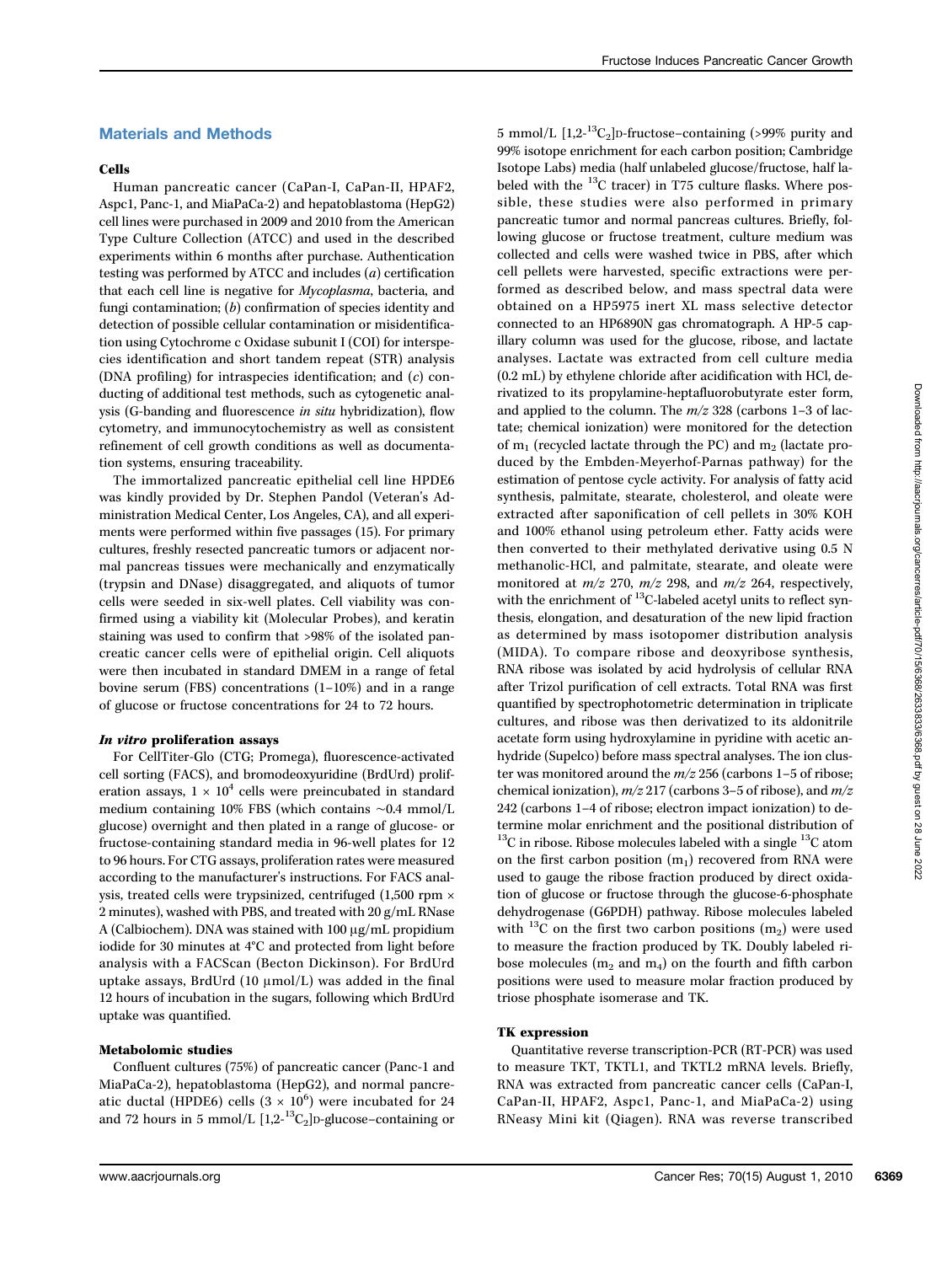with oligo(dT) primers at 50°C for 50 minutes using the SuperScript III First-Strand Synthesis system (Invitrogen). Real-time PCR was carried out using the SYBR Green qPCR master mix (SABiosciences) in a Bio-Rad MyiQ Single-Color Real-Time PCR Detection System. The primers used for each amplified sequence were designed and purchased from OriGene Technologies, Inc. The cycling parameters for PCR amplification were as follows: activation for 10 minutes at 95°C, then denaturation for 15 seconds at 95°C, and annealing/extension at 60°C for 1 minute (40 cycles). Triplicate  $C_T$ values were analyzed with Microsoft Excel using the comparative  $C_T$  ( $\Delta C_T$ ) method as described by the manufacturer (SABiosciences). The amount of amplified sequence  $(2^{-\Delta \Delta CT})$ was obtained by normalizing to an endogenous reference (18S rRNA) relative to a calibrator (one experimental sample). For immunoblotting, protein from total cell lysates was extracted in radioimmunoprecipitation assay buffer and resolved by the SDS-PAGE by standard methods using antibodies to TK (1:200; Santa Cruz Biotechnology) and β-actin (1:10,000; Santa Cruz Biotechnology).

#### TK and uricase activity

Panc-1 pancreatic cancer cells were incubated as before in glucose or fructose for 24 to 120 hours, following which we used an ELISA-based fluorimetric assay (Amplex Red Uric Acid/Uricase Assay kit, Invitrogen) to measure uricase activity in conditioned medium derived from the pancreatic cancer cells. Uricase activity correlates highly with uric acid production, a purine by-product of nucleic acid synthesis. Briefly, in the assay, uricase catalyzes the conversion of uric acid to allantoin, hydrogen peroxide  $(H_2O_2)$ , and carbon dioxide. The  $H_2O_2$  then, in the presence of horseradish peroxidase, reacts stoichiometrically with Amplex Red reagent to generate the red fluorescent oxidation product resorufin, which is measured using excitation at 530 nm and detection at 590 nm. The assay can detect levels as low as 100 nmol/L uric acid. To measure TKT activity, we used a validated method that calculates TKT enzyme activity based on the catalysis of the oxidation of NADH. Briefly, following treatment with glucose or fructose as before, pancreatic cancer cells were lysed in Tris-based protein lysis buffer, sonicated, and spun, and supernatants were collected. One hundred microliters of the latter supernatant fractions were added to a mixture containing 15 mmol/L ribose 5-phosphate, 50 μmol/L NADH, 0.1 mmol/L Tris-HCl, and 200 units/mL glycerol-3-phosphate dehydrogenase. After gentle mixing, the absorbance of the mixture was measured at 10-minute intervals for 2 hours at 340 nm. TK activity was then derived from the difference in absorbance at 10 and 80 minutes and expressed as nmol/ min/million cells.

#### Statistical analysis

Data are presented as mean ± SEM except for Fig. 2, where mean ± SD and 25% to 75% interquartile ranges are depicted. Student's t test (two-tailed) was used to compare two groups, and ANOVA was used for larger group comparisons ( $P < 0.05$ ) was considered significant).

### Pancreatic cancer cell proliferative rates are similar in fructose and glucose

Typically, pancreatic cancer cells are maintained in highglucose DMEM that contains ∼18 mmol/L glucose, which exceeds normal physiologic (5 mmol/L) or even diabetic (11 mmol/L) glycemic conditions. Little is known about circulating serum fructose levels, and reported concentrations have varied depending on the assay methodology used (16–18). To determine the potential significance of the circulating fructose concentrations we have recently reported in pancreatic cancer patients (14), we measured in vitro proliferation rates of several pancreatic cancer cell lines, including Panc-1, MiaPaCa-2, CaPan-I, CaPan-II, and HPAF1, in a range of fructose and glucose concentrations (5–5,500 μmol/L) and compared these to cells cultured in 10% FBS alone (which contains 0.4 mmol/L glucose) and standard high-glucose DMEM (normal medium, 18 mmol/L glucose). We also compared glucose- and fructose-induced proliferative rates in immortalized normal pancreatic ductal cells (HPDE6). As expected, the pancreatic cancer cells grew in 55 to 5,500 μmol/L glucose (Fig. 1A–D). However, as depicted, the pancreatic cancer cells also grew readily in 55 to 5,500 μmol/L fructose (Fig. 1A–D), concentrations that we and others have shown in the human circulation, and proliferative rates were similar in fructose- or glucose-treated cells. The immortalized "normal" pancreatic ductal (HPDE6) cells also grew in both glucose and fructose (Fig. 1E).

As we were examining carbohydrate-mediated effects, we considered that the change we had observed in proliferative rates, as measured by the CTG assay, simply reflected changes in mitochondrial oxidation. Therefore, we used two additional methods to examine proliferative rates following fructose treatment. We also compared BrdUrd uptake in the pancreatic cancer cells following treatment with a range of glucose and fructose concentrations and in a range of FBS concentrations (1%, 5%, and 10%). In agreement with the CTG and FACS studies, similar BrdUrd uptake was observed in glucose-treated in comparison with fructose-treated pancreatic cancer cells (MiaPaCa-2 depicted in Fig. 1F), and the proliferation seemed unaffected by altered FBS levels, showing that fructose serves as an alternate substrate for pancreatic cancer cell proliferation. FACS showed a similar percentage of cells in S phase in Panc-1 pancreatic cancer cells cultured in 5.5 mmol/L glucose in comparison with cells cultured in 5.5 mmol/L fructose, in keeping with equivalent proliferative rates in the two sugars (Fig. 1G; Panc-1: 5.5 mmol/L glucose, 38%; 5.5 mmol/L fructose, 41%; P < 0.01). In conjunction with increased S-phase population, a concordant reduction in cells in the resting  $G_0-G_1$  (Panc-1: 5.5 mmol/L glucose, 26%; 5.5 mmol/L fructose, 23%; P < 0.05) was noted, supporting the CTG proliferation assay findings and indicating that the pancreatic cancer cells exhibited similar proliferative rates when cultured in equivalent fructose and glucose concentrations.

We also examined proliferative rates in glucose- or fructosetreated primary cultures of freshly resected pancreatic cancers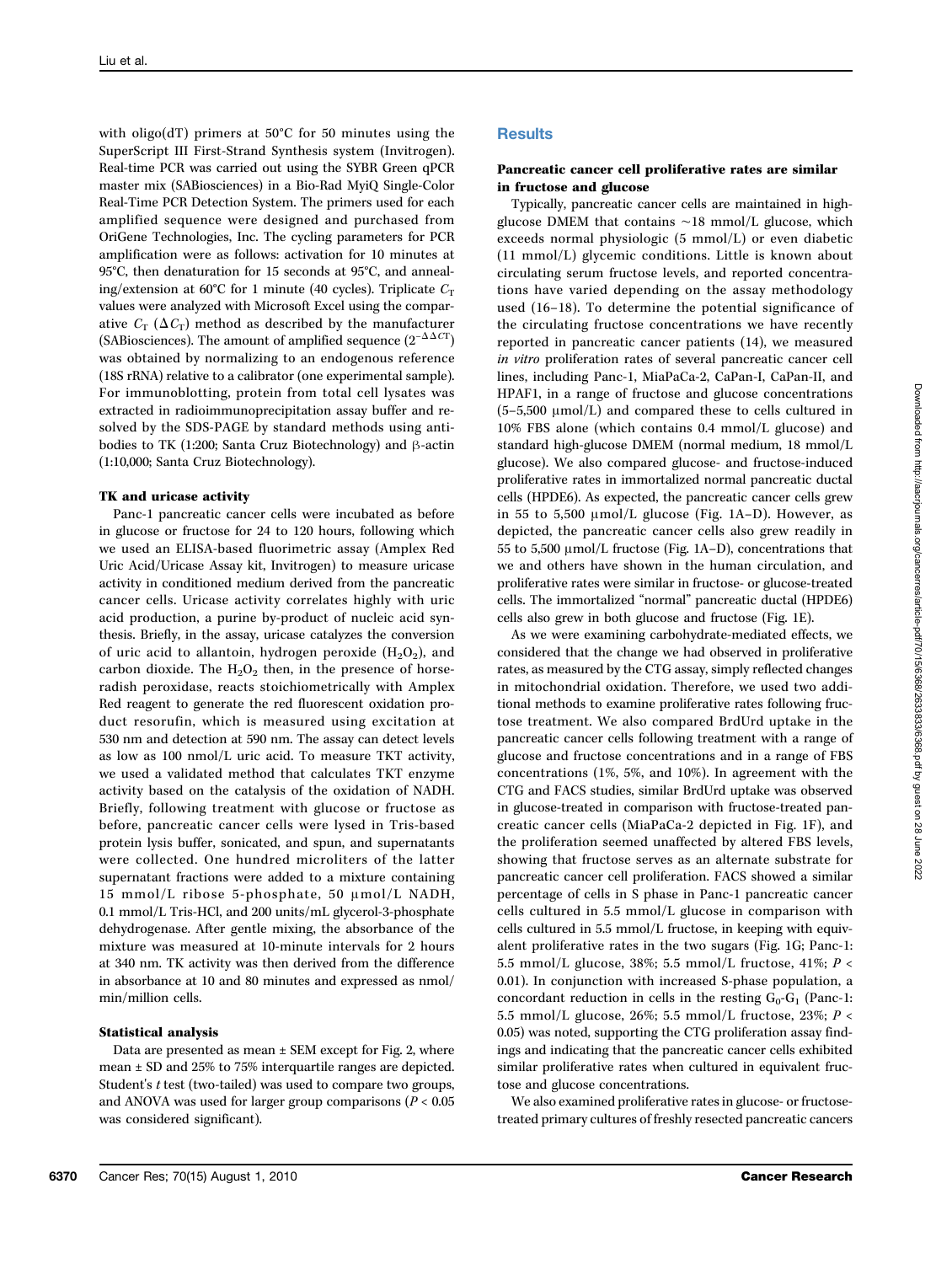

Figure 1. Proliferative effects of glucose and fructose in vitro. Proliferative rates of Panc-1 (A), MiaPaCa-2 (B), HPAF (C), and CaPan-I (D) pancreatic cancer cells and immortalized normal pancreatic ductal HPDE6 cells (E) plated in a range of fructose (F) or glucose (G) concentrations (5 μmol/L to 5 mmol/L) for 48 h measured using a CTG assay. Selected pancreatic cancer cell lines (Panc-1 and MiaPaCa-2) were also plated in 5.5 mmol/L glucose or 5.5 mmol/L fructose for 48 to 72 h, cells were fixed in methanol, and nuclei were stained with propidium iodide for FACS analyses (F), or BrdUrd (10 μmol/L) was added in the final 12 h of incubation in the sugars, following which BrdUrd uptake was quantified (G). H, mechanically and enzymatically dispersed freshly resected pancreatic cancers were plated in glucose or fructose for 48 h, after which proliferative rates were measured by CTG assay. Proliferative rates (expressed as the percentage difference between the sugars) were measured using a CTG assay.  $P =$  not significant, fructose versus glucose or normal medium (NM).

 $(n = 5)$ . As depicted in a representative cancer (Fig. 1H), proliferation rates were similar in the pancreatic cancer cells treated with either glucose or fructose. These results confirm that although glucose is the preferred substrate for cancer cell proliferation, pancreatic cancer cells can also uptake and use fructose for growth.

#### Cancer cells metabolize fructose and glucose differently

To gain further insight into mechanism(s) by which cancer cells might use fructose versus glucose, leading to cell proliferation, we examined the metabolic profiles of the two sugars in the cancer cells. To do this, we incubated the cells in 5 mmol/L  $[U^{-13}C_6]$ D-glucose or  $[U^{-13}C_6]$ D-fructose (half unlabeled glucose or fructose, half labeled with the  $^{13}C$ tracer) and analyzed medium and cell pellets by mass spectroscopy to map the metabolic pathways of the two sugars (19, 20). The results derived from the Panc-1 pancreatic cancer cells are presented, and as expected, a large proportion of the 13C-labeled glucose administered to the pancreatic

cancer cells entered glycolysis and was metabolized to generate lactate (Fig. 2A) and  $CO<sub>2</sub>$  (Fig. 2B). In contrast, a comparatively small fraction of  ${}^{13}$ C-labeled fructose was metabolized to generate lactate and  $CO<sub>2</sub>$ , resulting in 800% lower lactate and 350% lower CO<sub>2</sub> production for fructose in comparison with glucose. Likewise, a significant proportion of glucose metabolism contributed to fatty acid synthesis as evidenced by glucose-derived  $^{13}$ C-labeled behenic acid (Fig. 2C, light bar) and palmitate (Fig. 2D, light bar), but 150% lower levels of behenic acid (Fig. 2C, dark bar) and palmitate levels (Fig. 2D, dark bar) were derived from 13C-labeled fructose (similar results were seen for all  $C_{16}$  to  $C_{26}$  fatty acids).

## Fructose is preferentially used for nucleic acid synthesis

The pentose phosphate shunt comprises an oxidative branch regulated by the enzyme G6PDH and a nonoxidative branch regulated by TKT (21). Metabolomic studies showed that both sugars were similarly used via the G6PDH-regulated oxidative pathway of the PPP (Fig. 2E). However, in contrast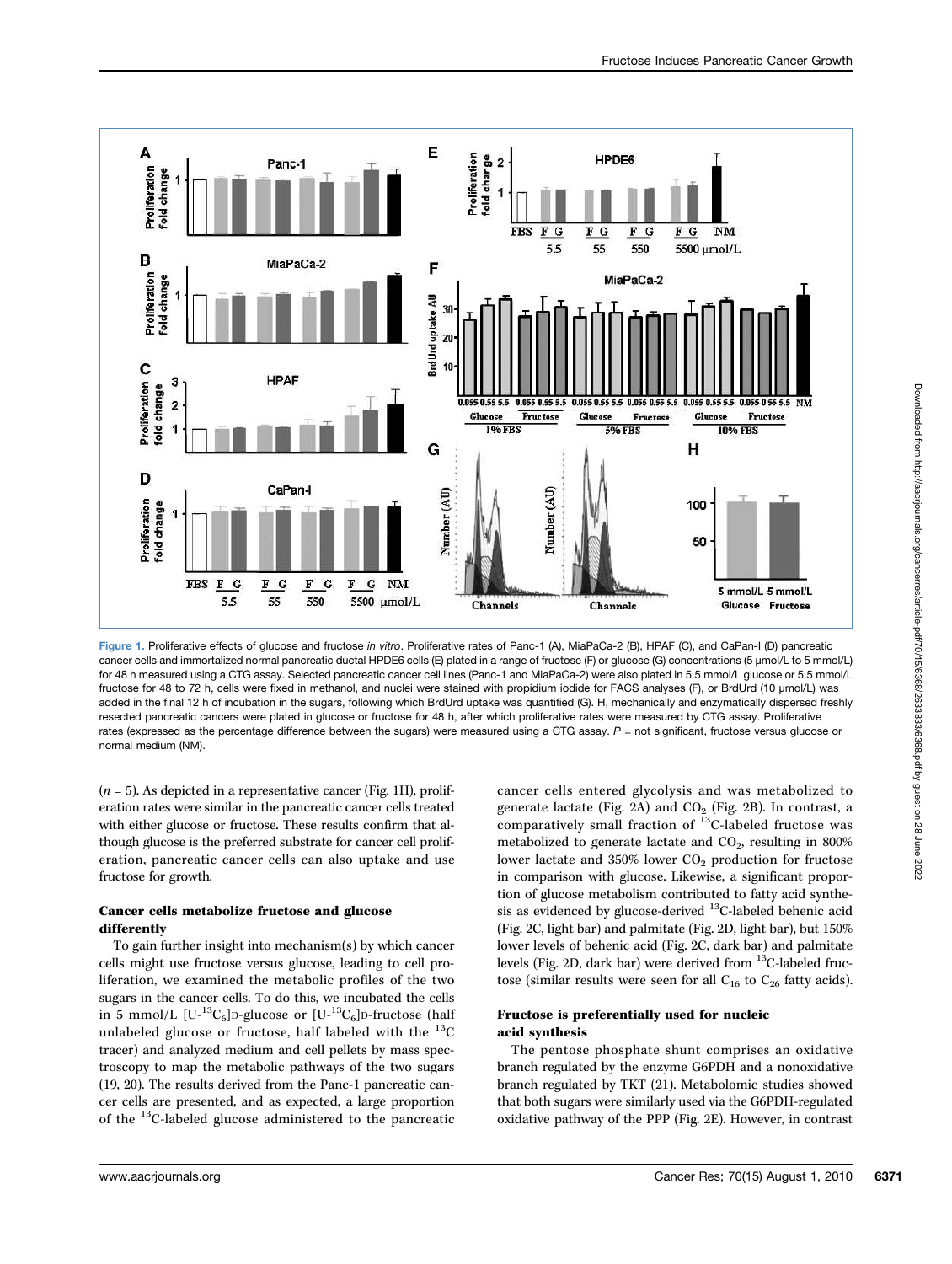to the relatively low contribution of fructose to glycolysis and fatty acid synthesis in comparison with glucose, metabolomic studies showed that <sup>13</sup>C-labeled fructose was preferentially metabolized at 250% higher rates than glucose via the TK-regulated, nonoxidative pathway of the PPP to synthesize nucleic acids (Fig. 2F). In support of the effects observed in pancreatic cancer Panc-1 cells, addition of fructose (5 mmol/L) to other solid cancers including pancreatic cancer MiaPaCa, hepatoblastoma HepG2 cells, and immortalized normal pancreatic ductal cells (HPDE6) incubated in glucose (5.5 mmol/L) resulted in increased ribose synthesis via the TK-regulated nonoxidative pathway (Fig. 2G). We also carried out metabolomic studies in freshly resected pancreatic carcinoma cultures using the  $[U^{-13}C_6]$ D-glucose or  $[U^{-13}C_6]$ D-fructose tracers. Results derived from the freshly resected cancers concurred with the findings in the pancreatic cancer cell lines and showed that glucose was oxidized in pancreatic cancers at 460% higher rates in comparison with fructose (Fig. 2H). However, in normal pancreas tissues, oxidative use of glucose and fructose to generate  $CO<sub>2</sub>$  was

similar (Fig. 2I), suggesting that differential use of fructose versus glucose is restricted to transformed pancreatic cells.

#### Fructose induces TK-dependent purine synthesis

The enzyme TKT drives nucleic acid synthesis by generation of xylulose-5-phosphate from fructose-6-phosphate and glycerol (21). Recent studies have shown increased TKT gene expression in several cancers, and TKT levels correlate with reduced survival rates (3, 4). As depicted (Fig. 3A and B), all the pancreatic cancer cell lines tested expressed TKT, TKTL1, and TKTL2, although TKT mRNA (Fig. 3A) levels were significantly (∼300- to 800-fold) higher than TKTL1 and TKTL2 (Fig. 3B). Additionally, as depicted in Fig. 3A, a trend toward higher baseline TKT mRNA levels was seen in moderately and well-differentiated pancreatic cancer cell lines, although low-level TKT was also seen in normal pancreatic ductal HPDE6 cells. To explore the potential mechanism by which fructose might be preferentially used in the nonoxidative pathway in comparison with glucose, we then asked if fructose treatment could modify TKT expression



Figure 2. Metabolomic studies in fructose- and glucose-treated pancreatic (Panc-1 and MiaPaCa-2) and liver (HepG2) cancer cells and normal pancreatic ductal (HPDE6) cells. A, mass spectroscopic analysis of label incorporation into lactate, the main three-carbon product of glycolysis, following incubation of 75% confluent cultures of Panc-1 cells (3 × 10 $^6$ ) for 72 h in 5 mmol/L [1,2-<sup>13</sup>C<sub>2</sub>]D-glucose–containing or 5 mmol/L [1,2-<sup>13</sup>C<sub>2</sub>]D-fructose– containing media (half unlabeled glucose/fructose, half labeled with the <sup>13</sup>C tracer). B, hexose oxidation in the pentose and TCA cycles to generate CO<sub>2</sub> production. C and D, enrichment of 13C-labeled acetyl units reflecting synthesis, elongation, and desaturation of new lipid fractions as determined by MIDA of behenic acid (C) and palmitate (D). E and F, rates of <sup>13</sup>C incorporation from glucose or fructose in pancreatic cancer Panc-1 cells through the oxidative (E) and nonoxidative (F and G) branches of the PPP into RNA ribose or DNA deoxyribose and through the nonoxidative PPP in pancreatic [Panc-1 (F) and MiaPaCa-2] and liver (HepG2) cancer cells and normal pancreatic ductal (HPDE6) cells (G). H and I, oxidative use of glucose and fructose in representative primary cultures of a pancreatic ductal cancer (H) and normal pancreas tissue (I). \*,  $P < 0.05$ ; \*\*,  $P < 0.01$ ; \*\*\*,  $P < 0.001$ .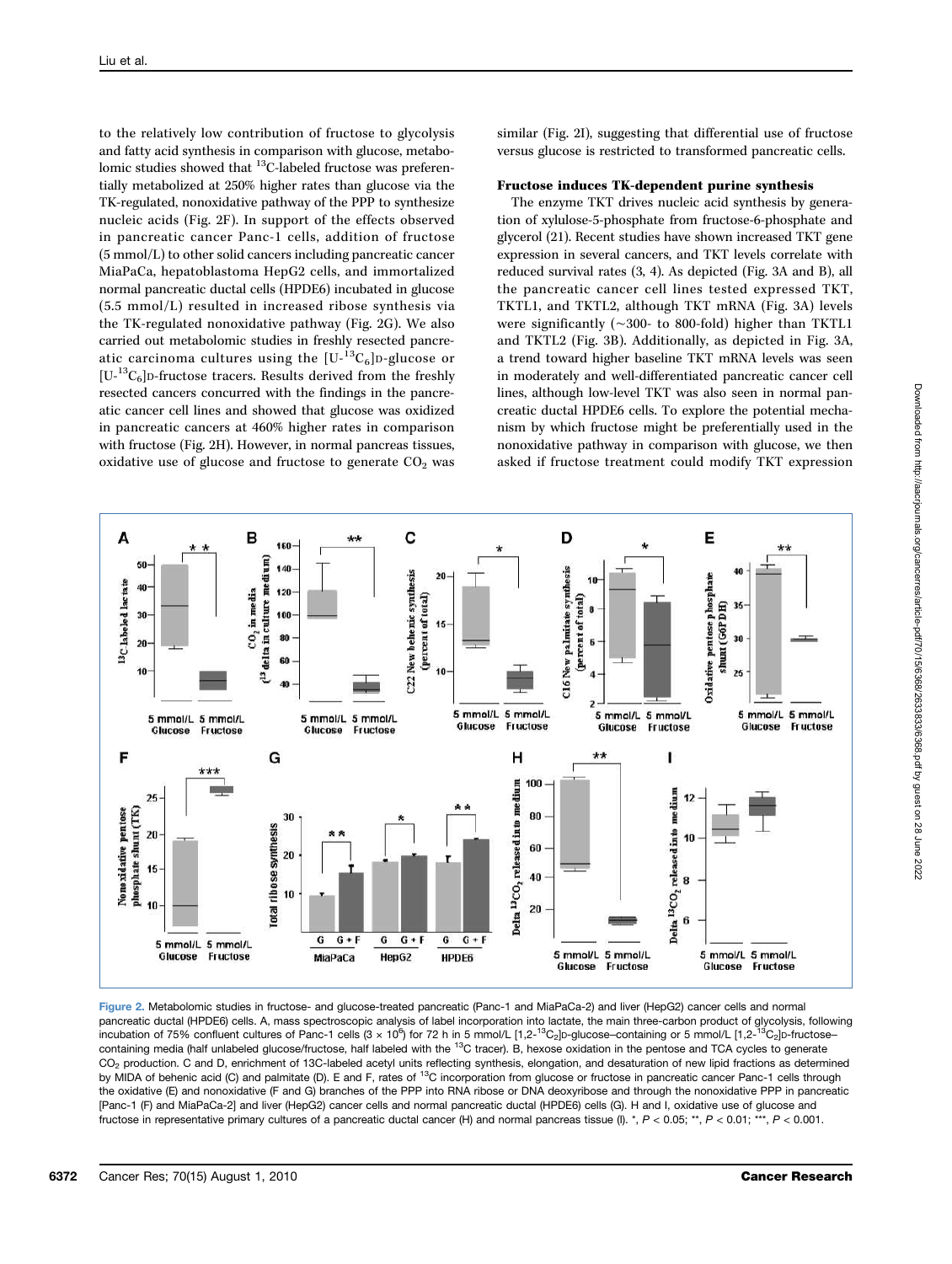

Figure 3. Fructose induces pancreatic cancer TK. Quantitative RT-PCR of TKT (A) and TKTL1 and TKTL2 (B) mRNA expression in immortalized normal pancreatic ductal HPDE6 cells and MiaPaCa-2, Panc-1, HPAF, Aspc1, CaPan-I, and CaPan-II pancreatic cancer cells. C, Western blot analysis of TK protein expression in glucose- and fructose-treated pancreatic cancer Panc-1 cells for 24 and 48 h. TKT levels were normalized to β-actin as depicted in the bottom panel. D, TKT enzyme activity following glucose and fructose treatment (24, 48, and 72 h) was determined based on the catalysis of the oxidation of NADH.

and/or action. Following Panc-1 cell fructose treatment, TKT protein expression increased  $200 \pm 3\%$  in comparison with glucose-treated cells (Fig. 3C). Moreover, in addition to increased TKT levels, TKT activity increased 280 ± 5% following fructose treatment (Fig. 3D) in comparison with TKT activity in the glucose-treated Panc-1 cells. The enzyme TKT requires thiamine-derived mitochondrial NAD<sup>+</sup> as a cofactor, and NAD synthesis can be disrupted with the thiamine analogue oxythiamine. In keeping with our finding that fructose-induced pancreatic cancer proliferation involved TKT, oxythiamine treatment abolished the fructose-induced increased pancreatic cancer cell proliferation rates (Fig. 4A). We reasoned that if fructose was preferentially used for nucleic acid synthesis, that levels of uric acid, the purine synthesis waste by-product, might also alter following fructose treatment. Consistent with the metabolomic studies that showed increased fructose-derived nucleic acid synthesis, uricase activity in conditioned medium harvested at 96 and 120 hours from the fructose-treated Panc-1 cells was ∼120% and ∼150% higher than levels measured in conditioned medium derived from the glucose-treated Panc-1 cells at the same time points ( $P < 0.01$ ; Fig. 4B). These results showed increased pancreatic cancer cell uric acid production after fructose treatment, and as uric acid is a by-product of purine metabolism, this observation further supported our metabolomic studies that showed that fructose was metabolized to a greater extent than glucose to generate nucleic acids.

## **Discussion**

Conventionally, fructose and glucose have been considered as interchangeable monosaccharides that are both metabolized equivalently in aerobic glycolysis and in the TCA cycle, contributing equally to fatty acid and nucleic acid synthesis as required by cell demands (22, 23). However, our data show that metabolism of fructose and glucose by cancer cells is importantly different in ways that do not simply involve fructose-glucose isomerization. Indeed, our data indicate that the contribution of fructose to nucleic acid synthesis is considerably greater than glucose and that cancer cells preferentially use fructose via TKT-mediated metabolism to synthesize additional nucleic acids to facilitate increased proliferative capacity. Synthesis of nucleic acids and nucleotides is of utmost importance for proliferating tissues and especially cancers. Central reactions of this process include ribose 5-phosphate formation through phosphoribosyl PP<sub>i</sub>, and prior studies in pancreatic cancer cells have shown that pentose cycle reactions contribute to >85% of de novo ribose synthesis in RNA with the majority derived from the nonoxidative (TKT-regulated) pathway (21). This is the first report of TKT gene expression in pancreatic cancer cells and shows expression of TKT, TKTL1, and TKTL2 in all the pancreatic cancer cell lines tested. TKT mRNA levels were significantly higher in all pancreatic cancer cell lines, and a trend toward higher baseline TKT mRNA levels was seen in moderately and well-differentiated pancreatic cancer cell lines.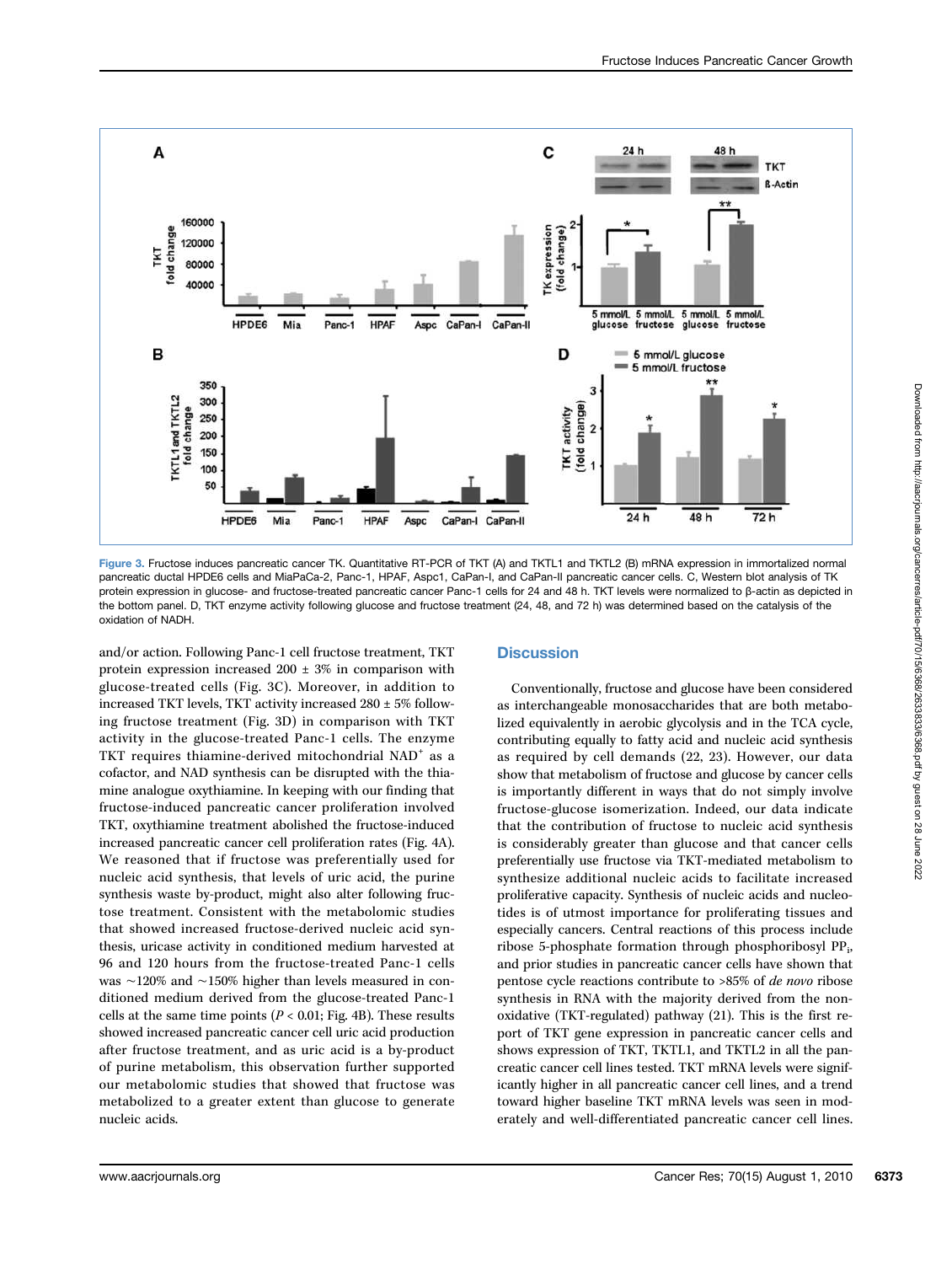

Figure 4. Inhibition of fructose-induced pancreatic cancer Panc-1 cell proliferation by (A) incubation with the TK inhibitor oxythiamine (0.5–2 mmol/L) for 72 h. Proliferative rates were measured using the MTS proliferation assay. \*,  $P < 0.05$ ; \*\*,  $P < 0.01$ . B, uric acid production was measured after glucose or fructose treatment by uricase-mediated catalytic conversion of uric acid to allantoin, carbon dioxide, and H<sub>2</sub>O<sub>2</sub>, which in the presence of horseradish peroxidase reacts stoichiometrically with Amplex Red reagent to generate the red fluorescent oxidation product resorufin.

However, low-level TKT was also seen in normal pancreatic ductal HPDE6 cells, and therefore, the significance of this heterogeneous TKT mRNA expression is uncertain. Studies in other tumor types, including cervical, colorectal, thyroid, glioma, and renal cancers, showed that tumor TKTL1 mRNA was overexpressed in comparison with normal tissues, and TKTL1 mRNA levels correlated with reduced survival rates (4). Furthermore, experimental suppression of TKTL1 action by small interfering RNA (siRNA), short hairpin RNA (shRNA), or specific TK inhibitors reduced cancer cell proliferation, and activation of TK by thiamine addition stimulated tumor growth (2, 3). Our results are similar in that higher TKTL1 levels were seen in pancreatic cancers than

in normal pancreatic ductal cells. However, our results clearly illustrate that TKT is the predominantly expressed gene encoding TK in pancreatic cancer and normal pancreatic ductal cells. Suppression of TK action by siRNA or shRNA or by pharmacologic inhibition results in reduced cancer cell proliferative rates due to reduced glucose consumption, lower lactate production, and ultimately impaired supply of ATP for cancer cell growth. In this study, we show that fructose potently induces TKT expression and activity to aid metabolism of fructose in the PPP. Although the PPP is inefficient at ATP generation, it functions to provide C5 sugars (pentoses) from C6 sugars (hexoses), simultaneously generating NADPH redox equivalents. These pentoses are urgently needed for



Figure 5. Schematic model summarizing the differences in glucose (A) and fructose (B) metabolism in pancreatic cancer cells showing the preferential use of fructose in the TK-dependent nonoxidative pentose phosphate shunt.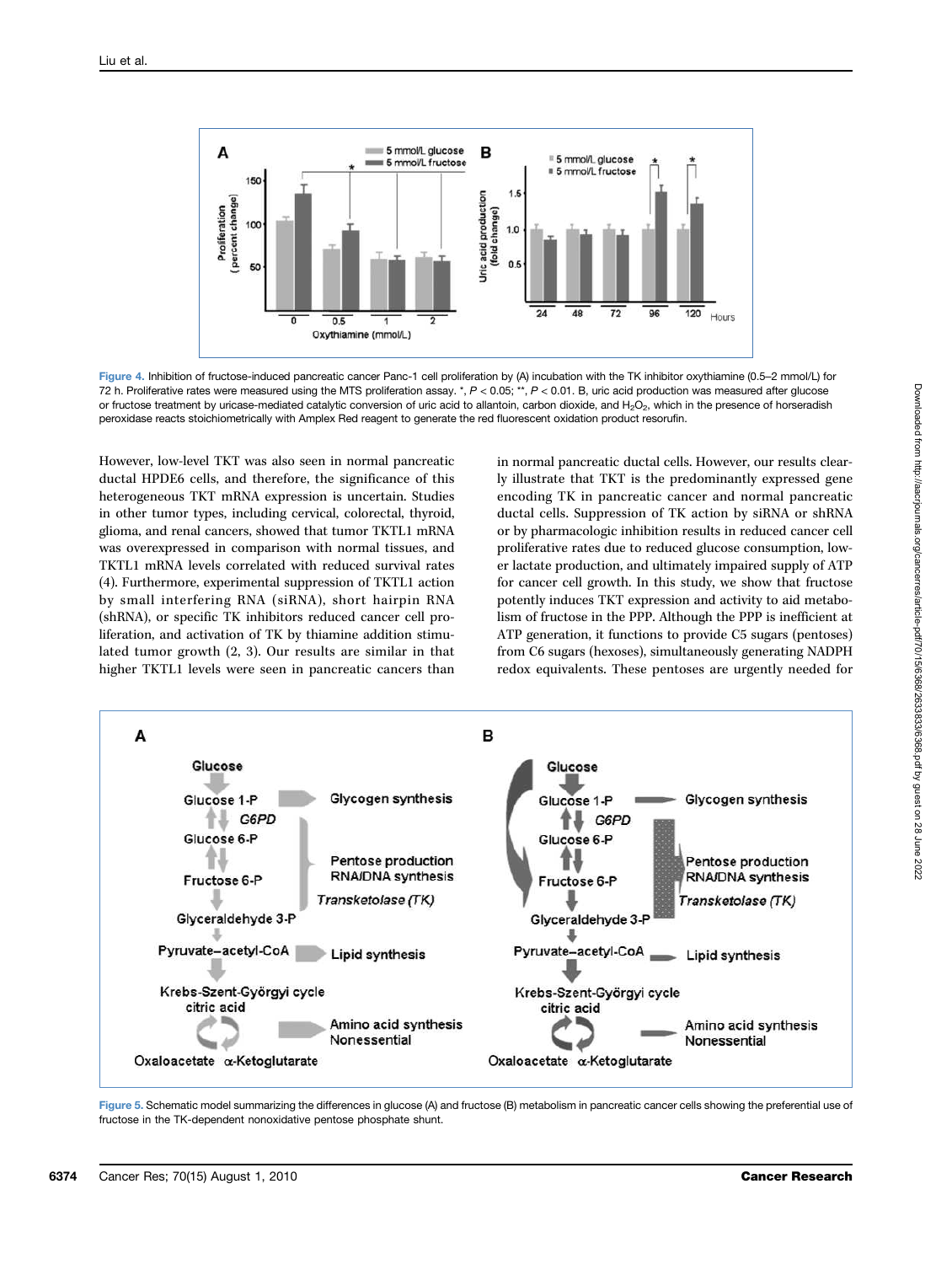DNA and RNA synthesis and allow access to NADPH redox equivalents, which may be essential to counter endogeneous (from dysfunctional mitochondria) and exogenous (from immune cells) reactive oxygen species that are increased in cancers. The role of fructose to generate nucleic acids is supported by our demonstration of increased production of uric acid, as a by-product of purine metabolism, and provides important mechanistic insight into a recent report of increased serum uric acid levels in patients with high-fructose consumption (24). Thus, we propose an alternative model for glucose (Fig. 5A) and fructose (Fig. 5B) metabolism in cancer cells, where fructose is preferentially used to generate nucleic acids in comparison with its contribution to glycolysis and fatty acid synthesis. In addition to our in vitro findings in cancer cells, previous studies have shown that chronic fructose feeding in animals leads to insulin resistance and promotes in vivo growth, as evidenced by increased organ weights (25, 26). Additionally, in humans, increased fructose consumption has been linked to obesity, diabetes, and elevated uric acid levels, the latter in keeping with our in vitro metabolomic studies showing increased fructose-directed nucleic acid synthesis (26, 27). We have recently shown 2.5-fold higher serum fructose levels in pancreatic cancer patients compared with healthy subjects (14). Furthermore, in healthy volunteers, serum fructose level rose rapidly following ingestion of a liquid fructose and glucose load, and in contrast to glucose that quickly returned to fasting levels, serum fructose remained elevated for >2 hours, suggesting that circulating human fructose levels are unregulated in comparison with the exquisite regulation of blood glucose (14).

In summary, fructose, either in the hepatic portal or systemic human circulation, provides cancer cells a plentiful direct source of donor keto-groups for the pentose-synthesizing TK enzyme (2, 13). Our results are extremely important for pancreatic cancer growth for two reasons (28). First, they show that fructose itself is preferentially used via the nonoxidative PPP to provide five-carbon pentose for RNA synthesis. Second,

#### **References**

- 1. Warburg O, Posener K, Negelein E. On the metabolism of cancer cells. Biochem Z 1924;152:319–44.
- 2. Boros LG, Puigjaner J, Cascante M, et al. Oxythiamine and dehydroepiandrosterone inhibit the nonoxidative synthesis of ribose and tumor cell proliferation. Cancer Res 1997;57:4242–8.
- 3. Xu X, Hausen AZ, Coy JF, Lochelt M. Transketolase-like protein 1 (TKTL1) is required for rapid cell growth and full viability of human tumor cells. In J cancer 2009;124:1330–7.
- 4. Staiger WI, Coy JF, Grobholz R, et al. Expression of the mutated transketolase TKTL1, a molecular marker in gastric cancer. Oncol Rep 2006;16:657–61.
- 5. National Institutes of Health: National Institute of Diabetes, Digestive and Kidney Diseases. "Statistics related to overweight and obesity: the economic costs." Available from: http://www.win.niddk.nih.gov/ statistics/index.htm.
- 6. Hedley AA, Ogden CL, Johnson CL, Carroll MD, Curtin LR, Flegal KM. Prevalence of overweight and obesity among U.S. children, adolescents, and adults, 1999-2002. JAMA 2004;291:2847–50.
- Calle EE, Thun MJ. Obesity and cancer. Oncogene 2004;23: 6365–78.
- 8. Kaaks R, Lukanova A. Effects of weight control and physical activity

fructose induces TK expression, an activity that enables more rapid use of both glucose and fructose in the nonoxidative PPP. We established this using the highest precision scoring metabolic tracer  $[1,2^{-13}C2]$ D-glucose as recently reported from the Massachusetts Institute of Technology (29). Together, these fructose-mediated actions enable pancreatic cancers to more rapidly generate increased nucleic acids and proliferate more efficiently. The findings should also heighten awareness about the independent contribution of other sugars, in this case fructose, to cancer metabolism and the cancer phenotype.

Therefore, fructose is a particularly significant dietary sugar component with important implications for patients with cancer, particularly given the significant dietary change that has occurred in human fructose consumption since the mid-20th century. Our findings provide important insights into recent epidemiologic studies that have identified refined fructose as an independent risk factor for pancreatic cancer, and identify fructose-mediated actions as a novel therapeutic cancer target.

#### Disclosure of Potential Conflicts of Interest

No potential conflicts of interest were disclosed.

#### Acknowledgments

We thank H. Hui for help with some experiments.

#### Grant Support

NIH grant CA123273 (A.P. Heaney), Hirschberg Foundation, and UCLA Jonsson Cancer Center.

The costs of publication of this article were defrayed in part by the payment of page charges. This article must therefore be hereby marked *advertisement* in accordance with 18 U.S.C. Section 1734 solely to indicate this fact.

Received 12/21/2009; revised 05/04/2010; accepted 05/24/2010; published OnlineFirst 07/20/2010.

in cancer prevention. International agency for research on cancer. Ann N Y Acad Sci 2002;963:268–81.

- 9. Park YK, Yetley EA. Intakes and food sources of fructose in the United States. Am J Clin Nutr 1993;58:737–47S.
- 10. Bray GA, Nielson SJ, Popkin BM. Consumption of high-fructose corn syrup in beverages may play a role in the epidemic of obesity. Am J Clin Nutr 2004;79:537–43.
- 11. Michaud DS, Liu S, Giovannucci E, et al. Dietary sugar, glycemic load, and pancreatic cancer risk in a prospective study. J Natl Cancer Inst 2002;94:1293–300.
- 12. Larsson SC, Bergkvist L. Wolk A. Consumption of sugar and sugarsweetened foods and the risk of pancreatic cancer in a prospective study. Am J Clin Nutr 2006;84:1171–6.
- 13. Kim JW, Dang CV. Cancer's molecule sweet tooth and the Warburg effect. Cancer Res 2006;66:8927–30.
- 14. Hui H, McArthur D, Nissen N, Heaney AP. Direct spectrophotometric determination of serum fructose in pancreatic cancer patients. Pancreas 2009;38:706–12.
- 15. Ouyang H, Mou LJ, Luk C, et al. Immortal human pancreatic duct epithelial cell lines with near normal genotype and phenotype. Am J Pathol 2000;157:1623–31.